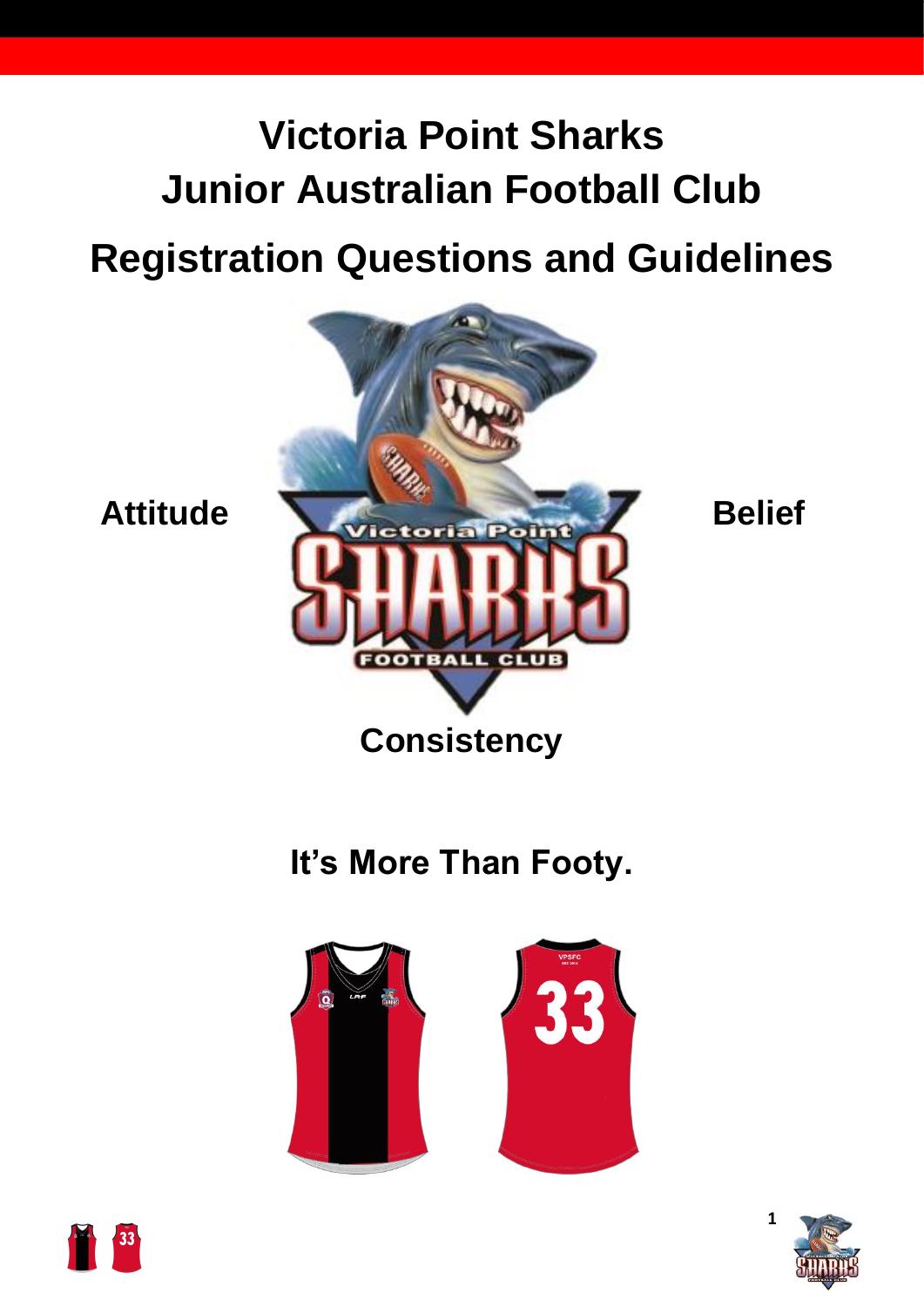#### **General Info**

- Please go to www.victoriapointsharks.com.au to find heaps of relevant information about the Sharks. It has heaps of info.
- Please renew your membership to the Sharks Sporting Club as they expire on the 31st **January**
- Applications for FairPlay Vouchers expire 12th May 2021 and must be redeemed by the club before the 1<sup>st</sup> April 2021. For more information on eligibility and how to apply, please see link below.
- <https://www.qld.gov.au/recreation/sports/funding/fairplay/apply> When you come down to sign on day with a FairPlay Voucher, the voucher amount will be deducted from your child's registration fees.

#### **Merchandise**

- Merchandise **will be** available to purchase and take home from the sign on weekend
- At sign on weekend, we will have every size of apparel available as sample sizing so kids can try gear on for sizing.
- All youth age players are to wear the Victoria Point Sharks Polos to all games. Juniors (U6's to U11's) is preferred but not compulsory.
- Youth players must have both black and white playing shorts.
- Junior players (U6's to U11's) only require black playing shorts.
- Merchandise prices please see the list of merchandise available for purchase and the prices for each available item.



**2**

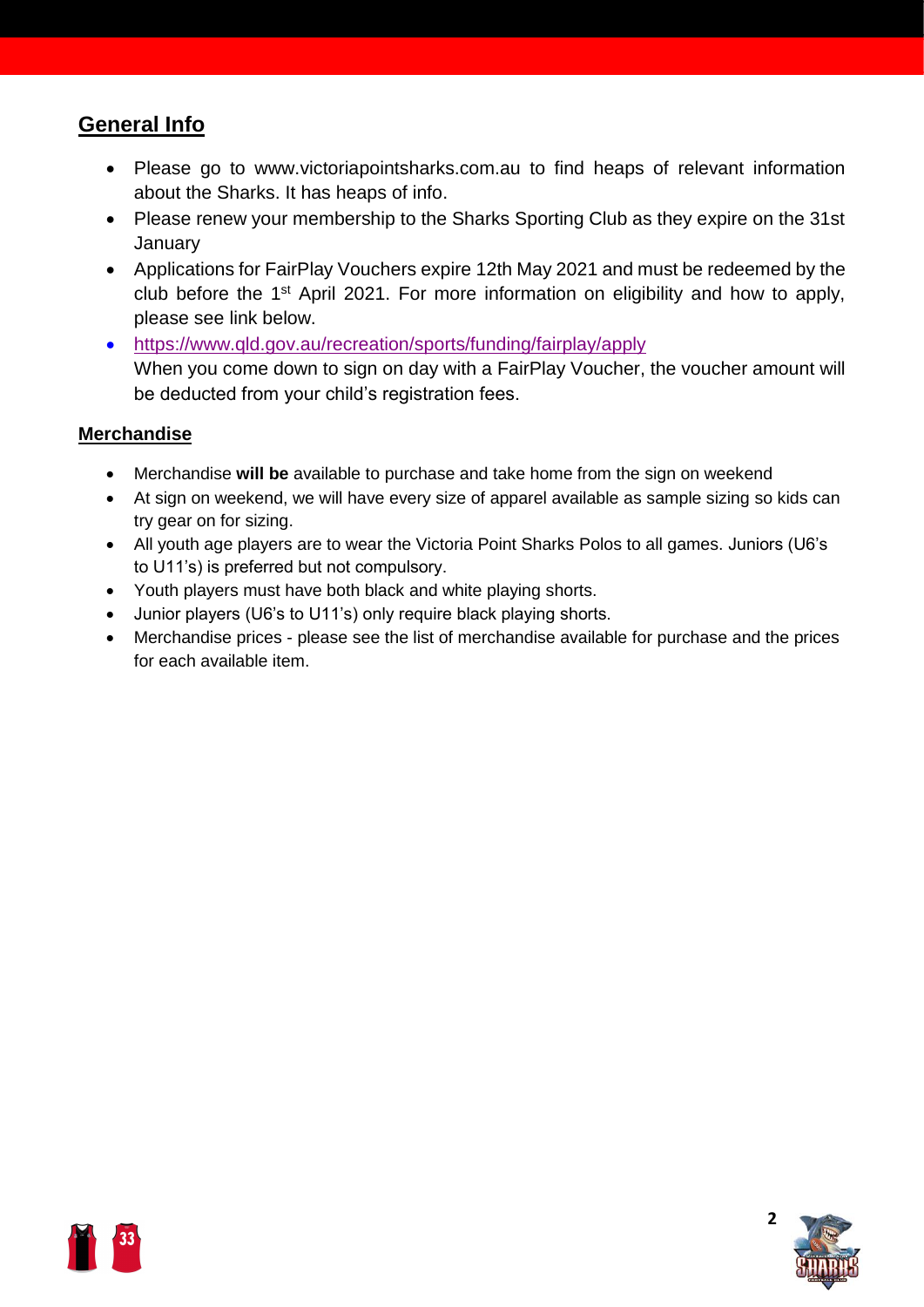

### VICTORIA POINT JAFC



### MERCHANDISE PRICE LIST 2021

| <b>CLUB POLO SHIRT</b>        | \$40 |
|-------------------------------|------|
| <b>CLUB PLAYING SHORTS</b>    | \$30 |
| <b>CLUB SOCKS</b>             | \$15 |
| <b>CLUB TRAINING SINGLETS</b> | \$30 |
| <b>CLUB HOODIE</b>            | \$60 |
| <b>CLUB WINTER JACKET</b>     | \$55 |
| <b>CLUB TRAVEL SHORTS</b>     | \$35 |
| <b>CLUB SPORTS CAP</b>        | \$20 |
| <b>CLUB BEANIE</b>            | \$20 |
| <b>CLUB BAG</b>               | \$45 |



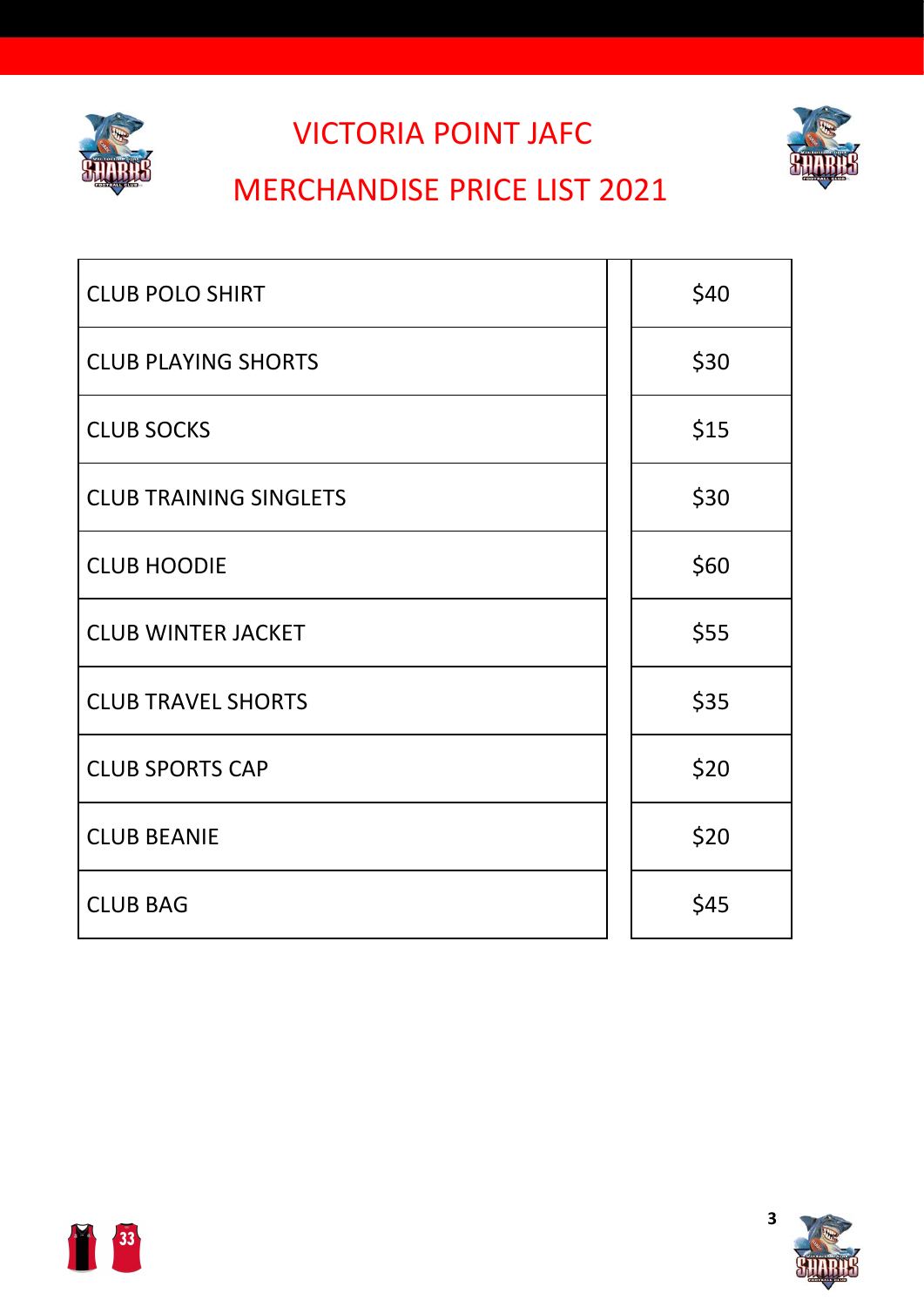| Age               | Registratio | <b>AFLQ Component</b>          | <b>General Information</b>                   |
|-------------------|-------------|--------------------------------|----------------------------------------------|
| Group             | n Fee       |                                |                                              |
| Superstars        | \$140       | \$90 (fee waived if registered | <b>No Training</b>                           |
| <b>Juniors</b>    |             | with Auskick)                  | Games are always on Saturday mornings        |
|                   |             |                                | Play other local teams                       |
|                   |             |                                | Focus on basic skills                        |
|                   |             |                                | Season commences the 22 <sup>nd</sup> of May |
| Under 8.5         | \$125       | \$75                           | <b>Coaches TBA</b>                           |
|                   |             |                                | Training 1 night a week                      |
|                   |             |                                | Games are always on Saturday mornings        |
|                   |             |                                | Play other local teams                       |
|                   |             |                                | Season commences the 24 April                |
| Under 9.5         | \$250       | \$115                          | <b>Coaches TBA</b><br>$\bullet$              |
|                   |             |                                | Training 1 night a week                      |
|                   |             |                                | Play other local teams - travel of up to     |
|                   |             |                                | 45 minutes may be required                   |
|                   |             |                                | Games are always Saturday mornings           |
|                   |             |                                | Season commences the 24 April                |
| <b>Under 10.5</b> | \$250       | \$115                          | <b>Coaches TBA</b><br>$\bullet$              |
|                   |             |                                | Training 1 night a week                      |
|                   |             |                                | Play other local teams - travel of up to     |
|                   |             |                                | 45 minutes may be required                   |
|                   |             |                                | Game are generally Saturday mornings         |
|                   |             |                                | Season commences the 24 April                |
| <b>Under 11.5</b> | \$270       | \$137                          | Coaches Stephen Wyld, Scott Fyfe<br>٠        |
|                   |             |                                | Training 1 to 2 nights a week, depending on  |
|                   |             |                                | the coach                                    |
|                   |             |                                | Play other local teams - travel of up to 1   |
|                   |             |                                | hour may be required                         |
|                   |             |                                | Game are generally Saturday mid to late      |
|                   |             |                                | mornings                                     |
|                   |             |                                | Season commences the 24 April                |
| <b>Under 11.5</b> | \$250       | \$115                          | <b>Coaches TBA</b>                           |
| Girls             |             |                                | Training 1 to 2 nights a week, depending on  |
|                   |             |                                | the coach                                    |
|                   |             |                                | Play other local teams - travel of up to 1   |
|                   |             |                                | hour may be required                         |
|                   |             |                                | Game are always Friday nights                |
|                   |             |                                | Season commences the 23 April                |
| <b>Under 12.5</b> | \$410       | \$157                          | <b>Coaches Brian Zutt</b>                    |
|                   |             |                                | Training 2 nights a week                     |
|                   |             |                                | Play other Brisbane & Gold Coast teams -     |
|                   |             |                                | travel of up to 1.5 hours may be required    |
|                   |             |                                | Game times are generally Sunday mornings     |
|                   |             |                                | Season commences the 25 April                |



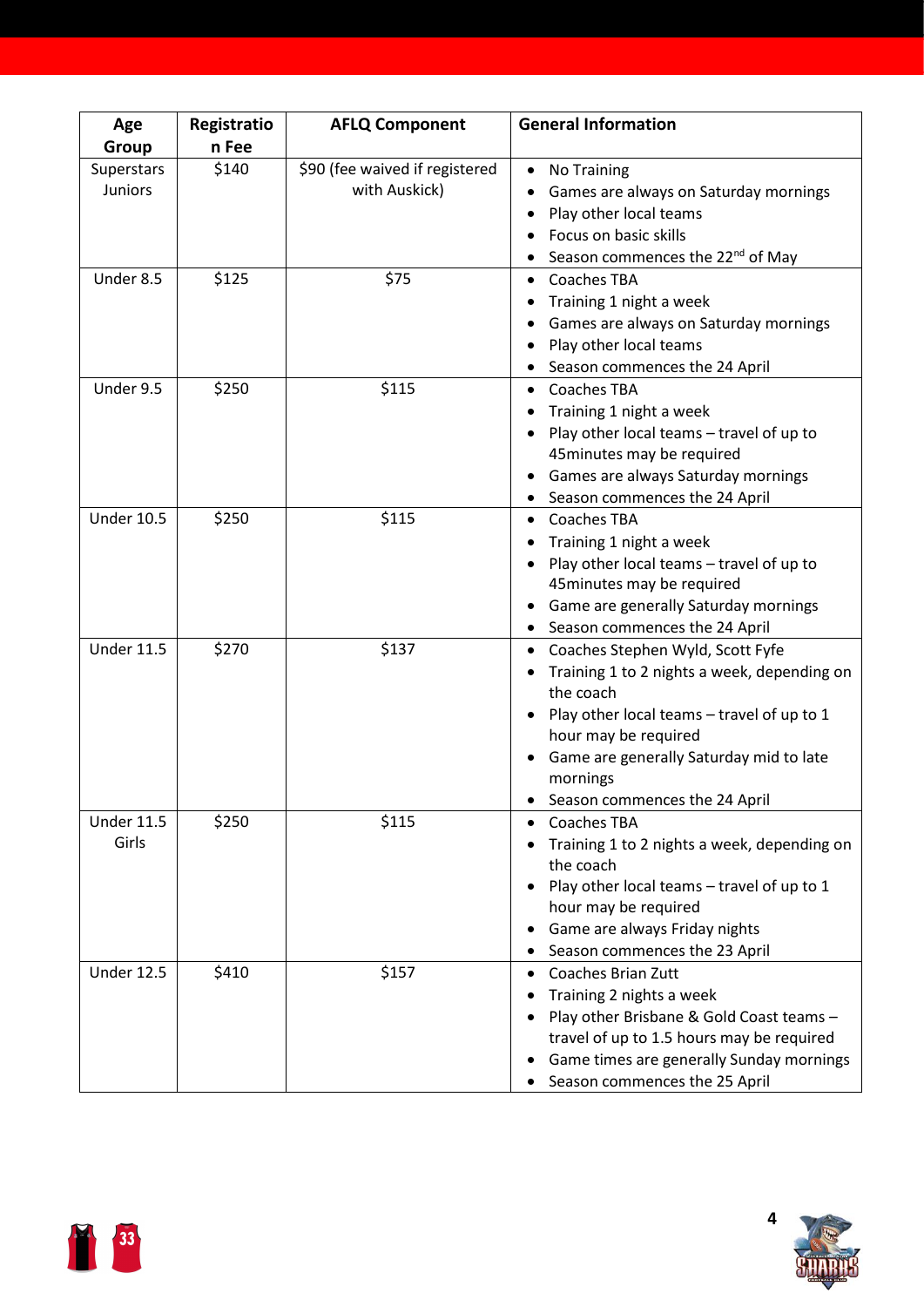| <b>Age Group</b>           | Registration<br>Fee | <b>AFLQ Fee</b> | <b>General Information</b>                                                                                                                                                                                                                                                                      |
|----------------------------|---------------------|-----------------|-------------------------------------------------------------------------------------------------------------------------------------------------------------------------------------------------------------------------------------------------------------------------------------------------|
| <b>Under 13.5</b><br>Girls | \$320               | \$137           | Coaches - Adam Cooper<br>$\bullet$<br>Training 2 nights a week<br>Play other Brisbane & Gold Coast teams - travel of up<br>to 1.5 hours may be required<br>Game times are generally Sundays with the<br>occasional Friday night<br>Season commences the 25 April<br>$\bullet$                   |
| <b>Under 14.5</b>          | \$410               | \$157           | Coaches - Simon Kenny<br>$\bullet$<br>Training 2 nights a week<br>$\bullet$<br>Play other Brisbane & Gold Coast teams - travel of up<br>to 1.5 hours may be required<br>Game times are generally Sundays with the<br>$\bullet$<br>occasional Friday night<br>Season commences the 25 April<br>٠ |
| <b>Under 15.5</b><br>Girls | \$320               | \$137           | Coaches - Trevor Mayhew<br>$\bullet$<br>Training 2 nights a week<br>Play other Brisbane & Gold Coast teams - travel of up<br>to 1.5 hours may be required<br>Game times are generally Sundays with the<br>occasional Friday night<br>Season commences the 25 April                              |
| <b>Under 16.5</b>          | \$410               | \$157           | Coaches - Jarrod Keogh<br>$\bullet$<br>Training 2 nights a week<br>Play other Brisbane teams - travel of up to 1 hour<br>may be required<br>Game times are generally Sundays with the<br>$\bullet$<br>occasional Friday night<br>Season commences the 25 April<br>$\bullet$                     |
| <b>Under 17.5</b><br>Girls | \$320               | \$137           | Coaches - Dallas Tolley<br>$\bullet$<br>Training 2 nights a week<br>$\bullet$<br>Travel of up to 1.5 hours may be required<br>$\bullet$<br>Game times are generally Sunday with the odd Friday<br>$\bullet$<br>night<br>• Season commences the 25 April                                         |



**5**